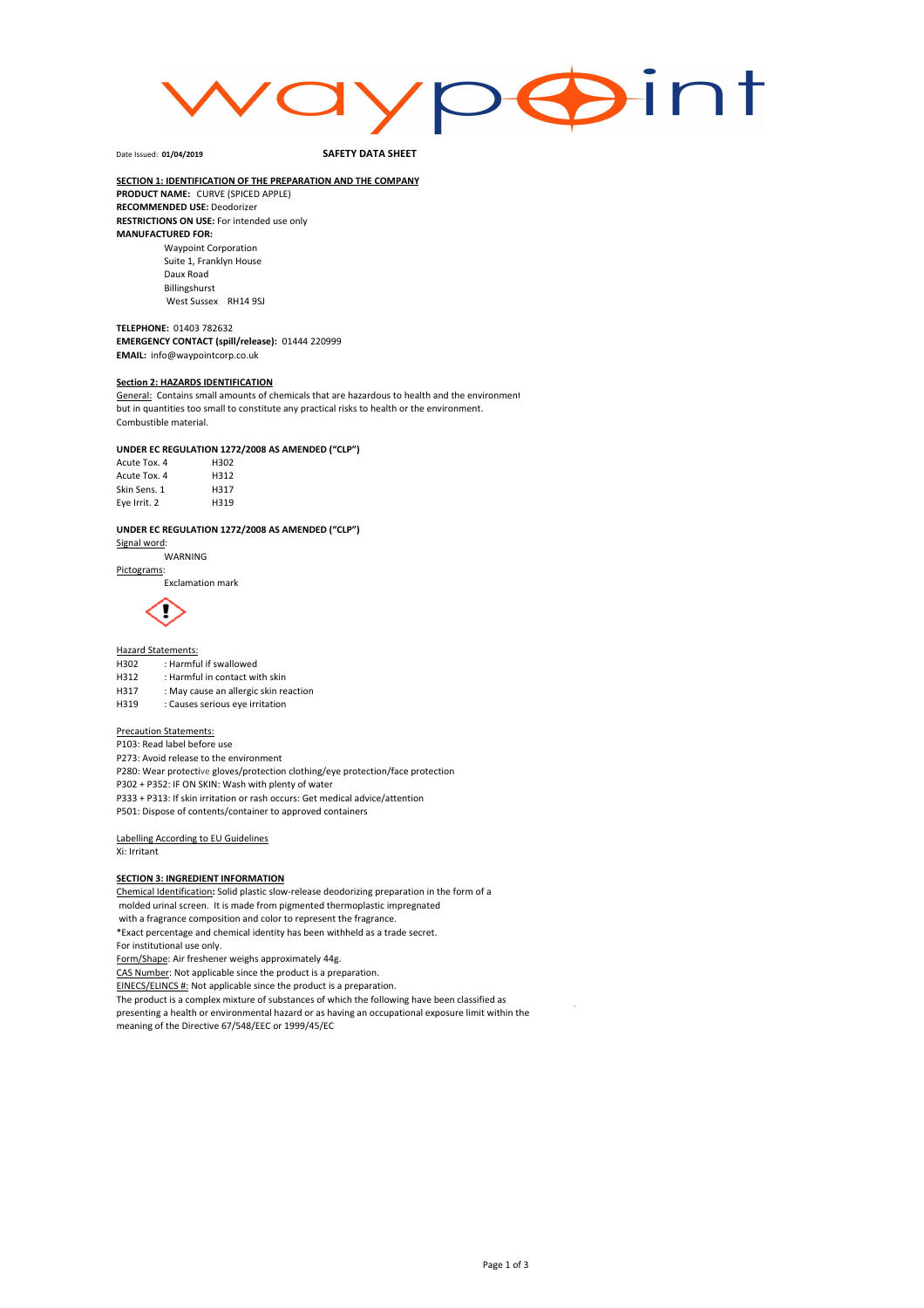

|            | CAS Nr         | FC Nr     | Substance                                                                        | <b>Hazard Classification</b>         |         |                      |                                             |
|------------|----------------|-----------|----------------------------------------------------------------------------------|--------------------------------------|---------|----------------------|---------------------------------------------|
| Level (%)  |                |           |                                                                                  | (Dir. 67/548/CE)                     |         | (Reg. CE 1272/2008)  |                                             |
| 60-80%     | 24937-78-8     |           | FTHYLENE-VINYL ACETATE<br>COPOLYMER                                              |                                      |         |                      |                                             |
| $5 - 10%$  | $88 - 41 - 5$  | 201-828-7 | 2-tert-Butylcyclohexyl acetate                                                   | R51/53                               | N       | H411                 | Aquatic Chronic 2                           |
| $3 - 6%$   | $104 - 55 - 2$ | 203-213-9 | 2-PROPENAL, 3-PHENYL-                                                            | R <sub>21</sub><br><b>R38</b><br>R43 | Xn      | H312<br>H315<br>H317 | Acute Tox. 4<br>Skin Irrit 2<br>Skin Sens 1 |
| $0.3 - 3%$ | $104 - 67 - 6$ | 203-225-4 | 2(3H)-FURANONE, 5-<br>HEPTYLDIHYDROXY-                                           | R51/53                               | N       | H411                 | <b>Aquatic Chronic 2</b>                    |
| $0.3 - 3%$ | 101-39-3       | 202-938-8 | 2-PROPENAL, 2-METHYL-3-PHENYL-R43                                                |                                      |         | H317                 | Skin Sens. 1                                |
| $0.3 - 3%$ | $101 - 84 - 8$ | 202-981-2 | BENZENE, 1.1'-OXYBIS-                                                            | R51/53                               | N       | H411                 | Aquatic Chronic 2                           |
| $0.3 - 3%$ | $120 - 51 - 4$ | 204-402-9 | <b>BENZYL BENZOATE</b>                                                           | R <sub>22</sub><br>R51/53            | Xn<br>N | H302<br>H411         | Acute Tox. 4<br>Aquatic Chronic 2           |
| $0.3 - 3%$ | 1222-05-5      | 214-946-9 | CYCLOPENTA{G}-2-BENZOPYRAN,<br>1,3,4,6,7,8-HEXAHYDRO-4,6,6,7,8,8-<br>HEXAMETHYL- | R50/53                               | N       | H400<br>H410         | Aquatic Acute 1<br>Aquatic Chronic 1        |
| $0.3 - 3%$ | 97-53-0        | 202-589-1 | Eugenol                                                                          | R36                                  | Xi      | H319                 | Eye Irrit. 2                                |
| $0.3 - 3%$ | $105 - 53 - 3$ | 203-305-9 | PROPANDIOIC ACID. DIETHYL<br><b>ESTER</b>                                        | R43                                  |         | H317                 | Skin Sens, 1B                               |
| < 0.3%     | 91-64-5        | 202-086-7 | 2H-1-BENZOPYRAN-2-ONE                                                            |                                      |         | H317                 | Skin Sens. 1                                |
| < 0.3%     | 121-33-5       | 204-465-2 | BENZALDEHYDE, 4-HYDROXY-3-<br>METHOXY-                                           | R38<br>R43                           |         | H315<br>H317         | Skin Irrit 2<br>Skin Sens. 1                |
| < 0.3%     | 8000-34-8      | 284-638-7 | OILS, CLOVE                                                                      | R43                                  |         | H317                 | Skin Sens. 1                                |

#### SECTION 4: FIRST AID MEASURES

General: No specific acute effects or symptoms are known.

Inhalation: No acute effects expected. If person is feeling unwell, remove to fresh air.

Ingestion: Possibility of ingestion limited due to product form and difficulty to chew and ingest. In the event of ingestion, rinse mouth thoroughly with water.

Skin: Wash off with soap and water.

Eyes: Possibility of eye contact limited. In the event, wash thoroughly with water or approved eyewash.

#### SECTION 5: FIRE FIGHTING MEASURES

Extinguishing Media: Use extinguishing media appropriate for the surrounding fire. Water spray, fog or mist. Dry chemicals, sand etc.

Exposure Hazards : Thermal decomposition or burning may release a variety of products ranging from simple hydrocarbons to toxic/irritating gases including carbon monoxide and carbon dioxide. Full protective clothing should be worn before a confined fire space is entered. Self-contained breathing apparatus should be worn.

#### SECTION 6: ACCIDENTAL RELEASE MEASURES

No special requirements for accidental release required. Apply good housekeeping practices.

#### **SECTION 7: HANDLING AND STORAGE**

Usage Precautions: Follow normal good-housekeeping practices. Keep away from direct flames. Storage Precautions: Keep in cool, dry conditions in original containers at no more than 30° C

#### SECTION 8: EXPOSURE CONTROL AND PERSONAL PROTECTION

Occupational Exposure limit: Not Established Respiratory Protection: None required under normal usage Protection: Although unexpected, avoid prolonged skin contact. Use chemically resistant gloves as needed. Eye Protection: None required

#### **SECTION 9: PHYSICAL AND CHEMICAL PROPERTIES**

Appearance: Thermoplastic urinal screen infused with fragrance oil. Odour: Spiced Apple (Red Screen) Odour Threshold: Not determined Colour: Red pH value: Not determined/applicable Melting Pt: Estimated 60° C Boiling Pt: Not applicable. Flash pt: Not applicable. Evaporation Rate: Not applicable. Flammability: Not determined/applicable UEL: Not determined LEL: Not determined Vapour Pressure: Not determined/applicable Vapour Density: Not determined/applicable Relative Density: Not determined Solubility in water: Insoluble. Partition Coefficient: Not determined Auto-ignition Temperature: Not applicable Decomposition Temperature: Not determined/applicable RVOC: <3%

### **SECTION 10: STABILITY AND REACTIVITY**

Stability: Normally stable. Conditions to avoid: Avoid extreme heat and naked flames. Materials to avoid: Strong oxidizing agents. Decomposition Products: None under normal storage conditions.